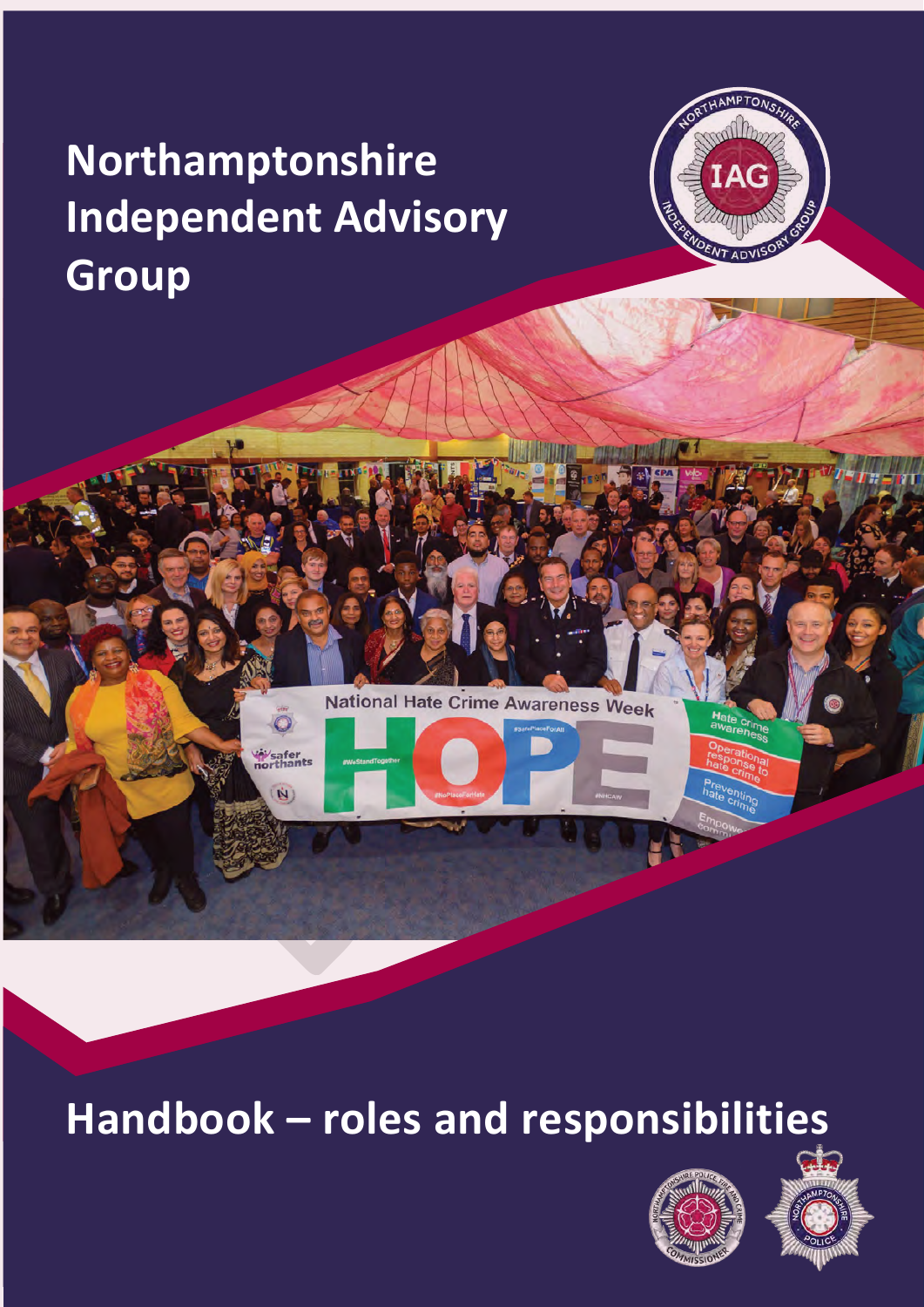The purpose of this handbook is to outline the commitment and responsibilities of the Force, and IAG members in relation to Independent Advisory groups.

The document outlines the different roles, vetting requirements, expenses, and conditions of membership. To complement this document, the IAG overview should be read.

## **The Force's commitment to IAGs**

- To understand the significance of the IAG and embed insights gained from members into the design and delivery of the Force's service and ways of working.
- Be receptive to views (IAG members are not there to agree with the police and are encouraged to constructively challenge).
- Listen to and act on advice given by IAG members and where this is not possible, explain why not.
- Provide appropriate administrative and specialist support.
- Ensure IAG members have the right level of security clearance, information and training necessary for them to fulfil their role effectively.
- Raise the profile of the IAG within the Force and with external partners.
- Act in accordance with the Code of Ethics for Policing

# **IAG member's commitment**

In supporting the work of Northamptonshire Police, IAG members will commit to:

- Be present at/contribute to meetings, forums or consultations (as agreed).
- Contribute by challenging the way the Force thinks and sharing its beliefs.
- Attend training where applicable to the tasks/functions they are involved in.
- Act in accordance with the Code of Ethics for Policing.

# **Conditions of Membership**

- Membership of the IAG may be subject to security vetting, details of which can be found below
- In any event, whether security vetted or not, as a member of the IAG you will be expected to adhere to the Police Code of Ethics.
- There is no contractual agreement between IAG members and the Force, and members may leave the Group at any time. Where members are unable to meet their commitments or the code of ethics and conduct, their continuing membership may be subject to review. Further information about the conditions below
- In addition, as a member of the IAG there are several other aspects of membership which you will be expected to be aware of and comply with. These are detailed in the confidentiality agreement.

# **The role of the IAG member is to:**

- Critically appraise police actions from the perspective of a receiver of police services and a member of the community.
- Have an appreciation of resources within communities that may assist to resolve particular incidents.
- Have the ability and willingness to give constructive criticism and advice to police.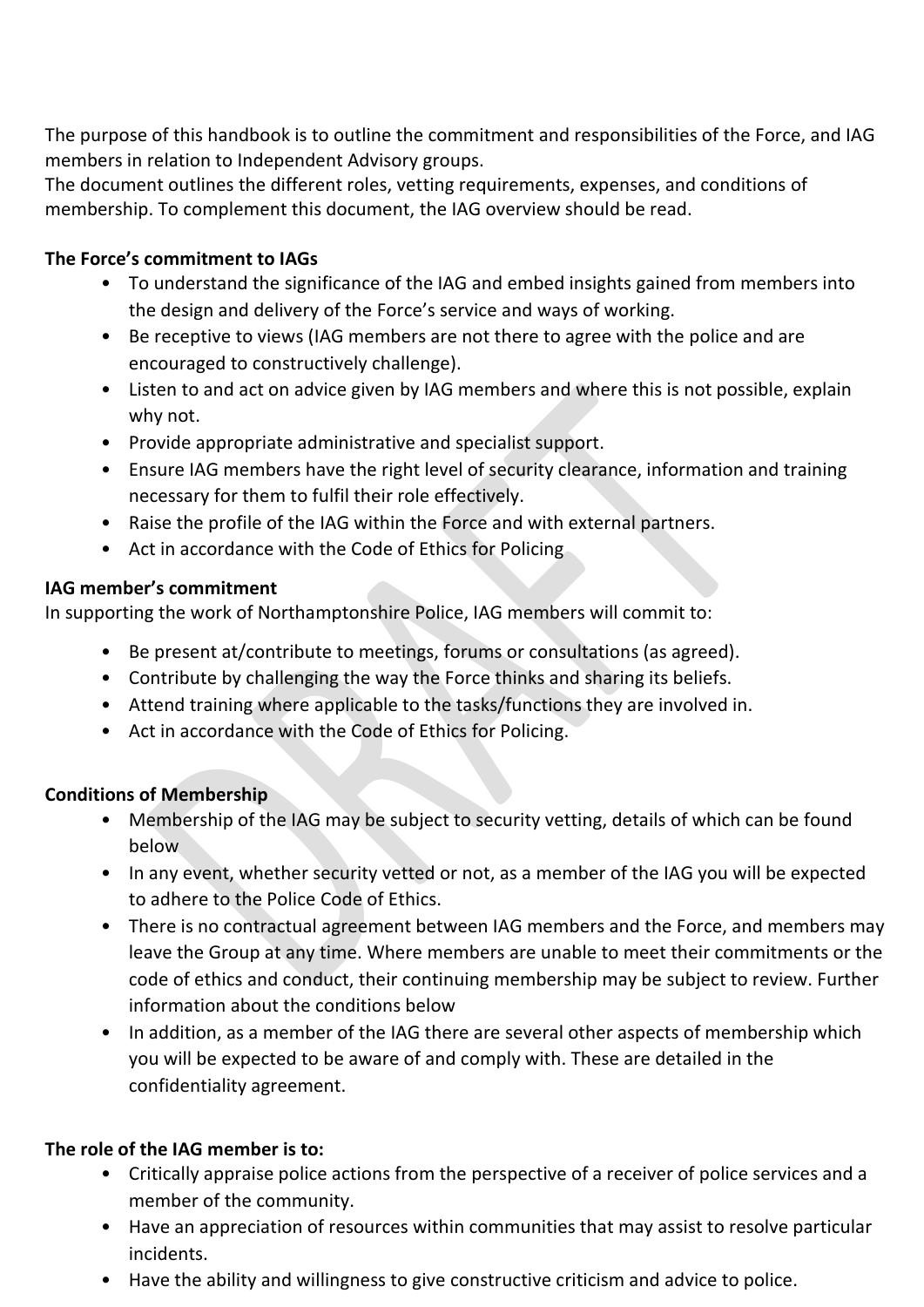- Give individual perception/advice on force policy (including policy development) and practices, particularly those which impact on diverse communities.
- Provide a view on how particular police activities are likely to be perceived by communities.
- Give a personal perspective as someone who is connected to a specific community or part of the wider Northamptonshire establishment (IAG members do not speak on behalf of that community or establishment).
- Advise the police on cultural and other issues relevant to the community involved.

# **An IAG Member will:**

- Consider other people's views allowing them space to have their say.
- Question and challenge the views of the force and others in a constructive way.
- Consider and understand their own biases and prejudices.
- Work as part of a team and contribute to the success of group initiatives.
- Work with people from all areas of the locality.
- Work with people from different diverse backgrounds.
- Make a contribution to influence policing strategy, policy and training.
- Contribute the time, energy and commitment to attend regular meetings.
- Live or work in the area and have knowledge of, and commitment to, issues of equality and diversity.
- Have a good understanding of the meaning of 'independent' as it relates to the role/work of the IAG (see IAG overview document).

### **Security Vetting**

Depending on the role and responsibilities undertaken by IAG members, individuals may be required to undertake security vetting. Clearance may be reviewed at any stage as well as at the renewal/review date. Where vetting has been undertaken, changes in personal circumstances may impact upon an individual's continued suitability to hold clearance. IAG members who are security cleared must, therefore, report any relevant changes, including spouses or partners, changes of address, criminal associations, or other matters relating to the risk factors outlined above in writing, to the Northamptonshire Police Security and Vetting Manager. Failure to notify such changes could result in the withdrawal of vetting clearance and eligibility to continue as a member of the IAG.

### **Membership of the IAG may be subject to review in the following circumstances:**

- Failure to attend two consecutive meetings of any IAG group or sub-group they have committed to without apology or reason.
- Persistent failure to fulfil agreed commitments such as participation in consultation and feedback or to prepare for meetings.
- The individual's continued membership would undermine the credibility and legitimacy of the group or fundamentally weaken aspects of its work.
- The member has broken the IAG code of Conduct or breached the Code of Ethics. If both the IAG Chair and Force SPOC consider a member accountable under these criteria then the member will be informed and invited to explain any extenuating circumstances. A recommendation will then be made to the DCC/ACC who will make a final decision regarding